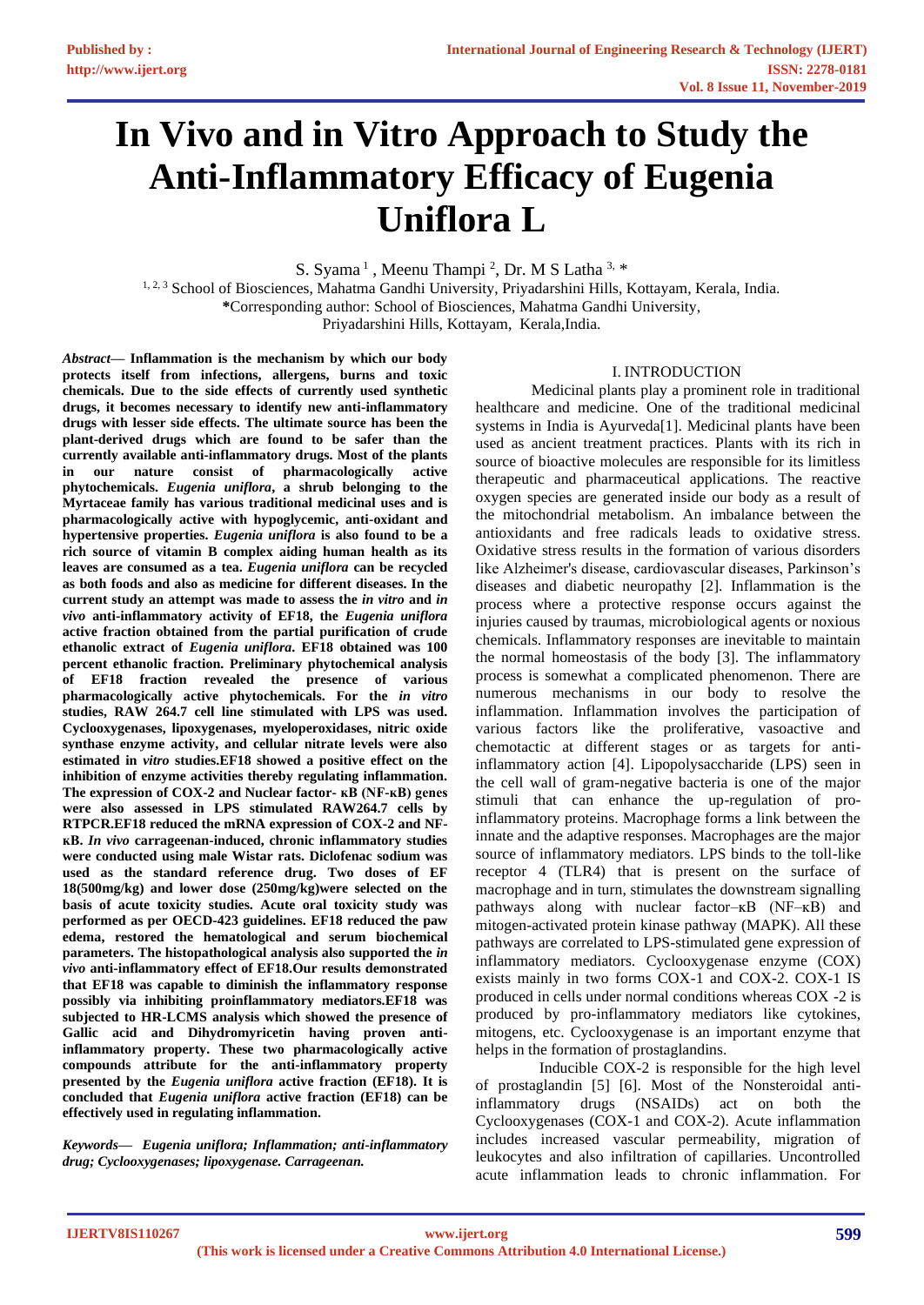chronic inflammation, both the steroidal and nonsteroidal anti-inflammatory drugs (NSAIDS) were used. Extensive usages of synthetic drugs result in various side effects. Some of the side effects caused by the steroidal drugs include alteration in the metabolism of proteins, carbohydrates, salt and water imbalance, and various enzymatic reactions. Whereas the NSAIDS drugs excessive intake results in cardiovascular, gastric and respiratory problems. So the study focuses on herbal anti-inflammatory drugs with more effective and fewer side effects which will regulate the proinflammatory conditions.

Different phytochemicals isolated from the plants exert anti-inflammatory actions through the inhibition of various pro-inflammatory mediators. *Eugenia uniflora* is a shrub which possesses various medicinal properties. *Eugenia uniflora* is known as the Brazilian cherry and it belongs to the Myrtaceae family. *Eugenia uniflora* leaf infusions are used for the treatment of stomach and digestive disorders, gout, yellow fever, and hypertension. *Eugenia uniflora* was found effective for reducing blood pressure, weight and it also acts as a diuretic [7]. Essential oils acquired from the leaves of *Eugenia uniflora* exhibited strong anti-fungal property [8]. Preliminary screening studies of *Eugenia uniflora* showed the presence of phytochemicals in it. The main aim of the study was to evaluate the anti-inflammatory activity of EF18 (*Eugenia uniflora* active fraction) on RAW 264.7 macrophage cells and *in vivo* anti-inflammatory study in male Wistar rats by the carrageenan-induced method.

## II. MATERIALS AND METHODS

## *A. Plant collection*

*Eugenia uniflora* leaf samples were collected from Chenganoor (9.3183 $\rm{^0N}$ , 76.6111 $\rm{^0E}$ ) Alappuzha district, Kerala, India. The plant material was authenticated by a taxonomist and a voucher specimen SBSBRL 25 was kept at School of Biosciences, M.G. University, Kottayam, Kerala, India.

#### *B. Preparation of crude ethanolic extract of Eugenia uniflora*

*Eugenia uniflora* leaves collected were washed properly and then shade dried and powdered and were stored in an airtight container for further analysis. *Eugenia uniflora*  powder (50g) was extracted (72 hours) in a soxhlet apparatus with 500ml of various solvents with increasing polarity. The solvents used were petroleum ether, chloroform, ethyl acetate, ethanol, methanol, and water. The extracts were then filtered through whatmann No 1 filter paper and were concentrated to dryness using a rotary evaporator and stored at 4<sup>0</sup>C in sterile vials for further studies. The most active crude ethanolic extract of *Eugenia uniflora* was obtained by the phytochemical screening, evaluation of the antioxidant and anti-inflammatory activity. It was collected in large quantities and stored for further analysis.

## *C. Preparation of Eugenia uniflora active fraction (EF18)*

For the preparation of *Eugenia uniflora* active fraction (EF18), the crude ethanolic extract of *Eugenia uniflora* was subjected to column chromatography partial purification technique using solvents with increasing polarity. The mobile phases used comprises of petroleum ether,

chloroform, ethyl acetate, and ethanol. The stationary phase used was silica gel of mesh size 60-120nm. The fractions obtained (EF1 to EF18) were exposed to phytochemical analysis, antioxidant, and anti-inflammatory activity. The results showed that among various fractions of crude ethanolic extract of *Eugenia uniflora* the EF18 fraction was found to be the most active fraction and was subjected to further in *vitro* studies. This EF18 fraction was 100% ethanolic fraction.

## *D. HR-LCMS analysis of EF18*

HR-LCMS analysis of EF18 was performed using an Aligent 1290 infinity series HPLC instrument (Agilent technologies USA) which was equipped along with a binary pump (G4220B, USA) and an autosampler (G4226A, USA) connected to a column compartment (G1316C, USA). The effective chromatographic separation was done with the Aligent Zorbax C-18 column (2.1x50 mm, 18µm). The mobile phase consists of 0.1% formic acid in water which was used as the solvent A and 90% acetonitrile  $\{CH_3CN +10\% \text{ formic}$  $acid(0.01\%)$  in water as solvent B in a gradient elution mode. The mobile phase gradient was started with solvent A (95%): solvent B (5%) with a flow rate of 0.3ml per minute for about 18 minutes. After that the solvent was changed to solvent A with 0%: solvent B (100%) for 7 minutes. And finally, it was returned to solvent A 95%: solvent B (5%). The spectra of the analysis were obtained by using UHPLC PDA detector in a mass range of 120 to 1000(m/z) at the rate of 1 spectra/second.

The LCMS analysis was performed using a quadrupole time –of –flight (Q-TOF) mass spectrometer (Q-TOF LC/MS 6550 I Funnel Q-TOFs series G6550A, Agilent Technologies, USA) equipped with an ESI source. Mass spectral data were collected from an Agilent 6200 series TOF and 6500 series Q-TOF LC/MS system B.05.01 (B5125).

## *E. Cell line culture and treatments*

The RAW macrophage cells (264.7 cells) were primarily obtained from the NCCS (National Centre for Cell Sciences, Pune, India). These cells were then maintained in a special medium named Dulbecco's modified Eagles medium (DMEM) purchased from Sigma Aldrich, USA [9].

The cells were cultured using a 25 cm tissue culture flask with DMEM medium supplemented with L-glutamine, 10%FBS, sodium bicarbonate from Merck, Germany. An antibiotic solution containing Streptomycin (100µg/ml), Amphotericin B (2.5µg/ml) and Penicillin (100 µg/ml) were also used for this cell culture. All the cultured cell lines were kept at 37 $\mathrm{^0C}$  in a humidified 5% carbon dioxide incubator (NBS Eppendorf, Germany). The entire grown-up cells up to 60% confluency were shadowed by the enrichment of lipopolysaccharide (LPS: 1µg/ml). These LPS stimulated RAW 264.7 cells were exposed to various concentrations of diclofenac sodium (standard drug) and EF18 at concentrations 25, 50, 100µg/ml. Diclofenac sodium was considered as the standard anti-inflammatory drug in this study. The LPS stimulated cells were incubated for 24 hours. After the incubation time, all the anti-inflammatory assays were carried out using the cell lysate.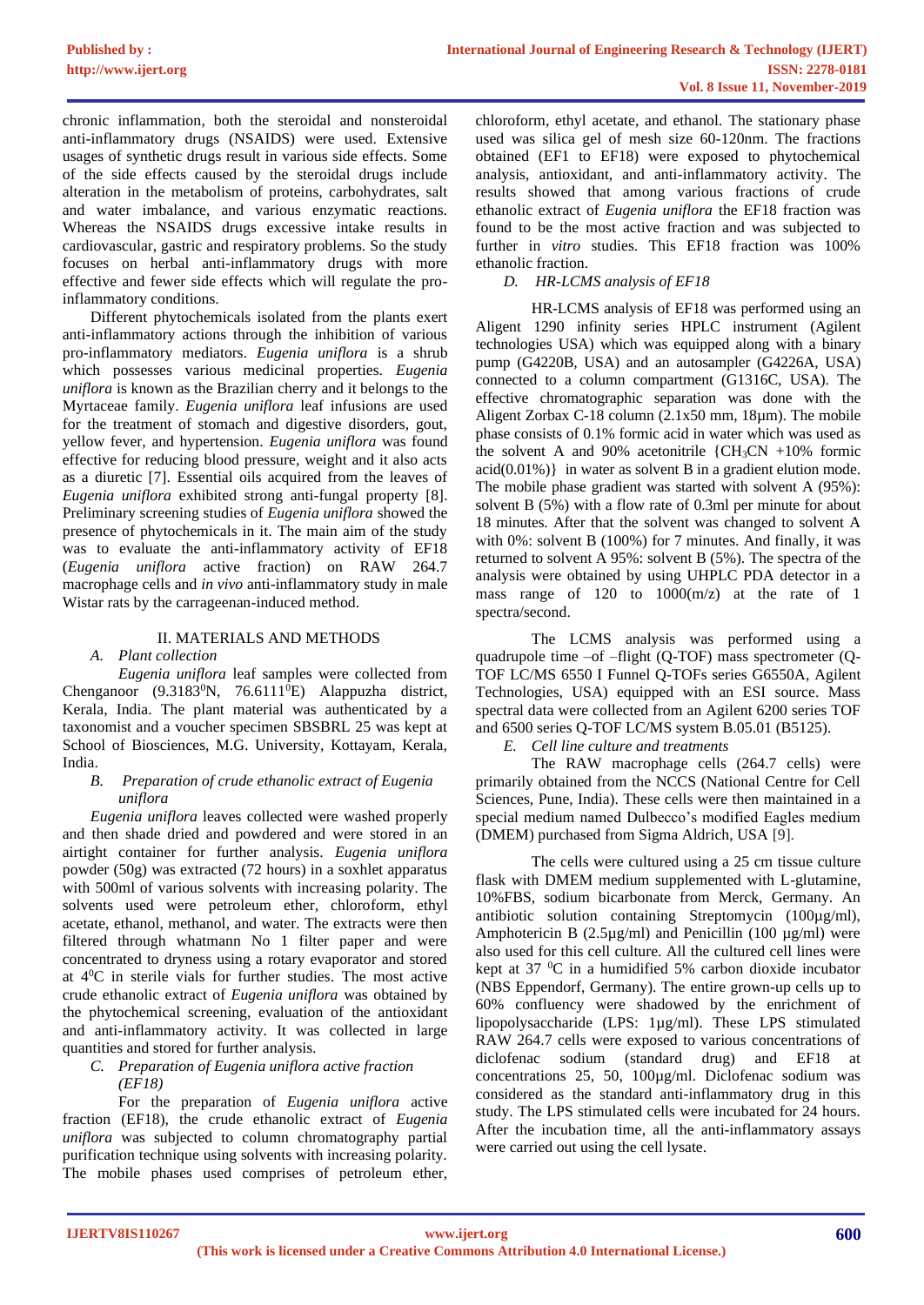# *F. MTT assay*

The cells cultured in the DMEM medium were seeded in 96 wells and were then treated with various sample concentrations (6.25µg/ml -100µg/ml). Later these cells were then kept for incubation at  $37^{\circ}$ C for 24 hours. After the treatments, the medium was replaced and 30µl of MTT solution was added subsequently to both the control and sample wells. This was then kept for incubation at 37<sup>0</sup>C for 4 hours. MTT solution was replaced after incubation. Formazan crystals were then dissolved in 100µl Dimethyl sulfoxide which acts as a solubilization solution. Using an ELISA microplate reader, the extent of reduction of MTT to formazan crystals was quantified by measurement of the absorbance at 570nm.

## *G. Estimation of Cyclooxygenase (COX) activity*

The COX activity was estimated using the method of walker [10]. Here 100µl cell lysate was incubated with Tris-HCl buffer (pH 8), along with glutathione 5mM/L, and hemoglobin 5mM/L for about 1 minute at 25°C. Then the reaction was commenced by the addition of arachidonic acid 200mM/L and incubation was carried out at 37°C for 20 minutes. To this 200 ul of 10% Trichloroacetic acid in 1N hydrochloric acid was added. After that, the centrifugation was done and 200µl of 1% thiobarbiturate was added, the tubes were then boiled for 20 minutes. Finally, after cooling, the tubes were again centrifuged for three minutes. COX activity was evaluated by reading absorbance at 632 nm.

## *H. Estimation of Lipoxygenase enzyme (LOX) activity*

LOX activity was determined according to the procedure of Axelrod [11]. The reaction mixture was made up to 2 ml final volume that contained Tris-HCl buffer (pH 7.4), and sodium linoleate (200 µl) and 50µl of cell lysate. The absorbance was read at 234nm and this reflects the 5 hydroxyeicosatetraenoic acid formation.

# *I. Estimation of Myeloperoxidase*

Myeloperoxidase activity was determined by the method of Bradley [12]. Myeloperoxidase estimation involves a cell lysate that was homogenized in a solution of 50mM potassium phosphate buffer and 0.57% hexadecyltrimethyl ammonium bromide (HTAB). These samples were then centrifuged at 2000rpm for 30 minutes at 4°C. After the centrifugation supernatant was taken and then analyzed for its Myeloperoxidase activity. In the sample, Myeloperoxidase was activated by the addition of 50 mM phosphate buffer of pH 6 (1.67mg/ml guaiacol and 0.0005% H2O2). Absorbance was monitored at 460 nm. Myeloperoxidase activity can be represented as units per ml of cell lysate. One unit of myeloperoxidase activity was equivalent to 1µM of peroxide degradation in one minute at 25°C.

# *J. Estimation of nitric oxide*

Nitric oxide synthase was evaluated by the method of Salter [13]. Here the cell lysate was homogenized in 2ml of HEPES buffer. The assay system contained substrate 0.1ml L-Arginine, 0.1ml manganese chloride, 0.1ml 30µg dithiothreitol (DTT), 0.1ml NADPH, 0.1ml tetrahydropterin, 0.1 ml oxygenated haemoglobin and 0.1ml enzyme (sample). An increase in absorbance was recorded at 401nm.

## *K. Estimation of cellular nitrate*

The cellular nitrite level was assessed by the method of Lepoivre [14]. Sodium nitrite solution was used as the standard for this reaction. In this procedure sulphosalicylic acid (0.1 ml) was added to cell lysate (0.5 ml) and was vortexed for 30 minutes. After that, the samples were centrifuged for 15 minutes at 5000 rpm. The supernatant (protein-free) was used for the evaluation of nitrite levels. 30μl of 10% NaOH along with 300μl of Tris-HCl buffer was added to supernatant (200μl). All these were mixed well and 530μl of Griess reagent was added to this mixture. This was then kept for incubation in dark for 10-15 minutes. Absorbance was measured at 540nm against the blank (Griess reagent). From the standard curve obtained the nitrite level was estimated.

# *L. Gene expression studies*

Gene expression studies were carried out using raw macrophage cells (264.7 cells). The expression of NF-kB and COX-2 gene was evaluated. The positive control used was GAPDH. The primers used for the study are depicted in Table 1. RAW 264.7 cells were placed in a 6-well plate. After attaining 70% confluency of cells in 6 well plates (approximately  $4 \times 10^5$  cells), the cells were then treated with EF18 of concentration 100µg/ml and was incubated for 24 hours. A set of untreated control cells was also incubated at  $37^0C$  for 24 hours in a  $CO<sub>2</sub>$  incubator. After the incubation period, DMEM media was removed aseptically and 200µl of TRIZOL reagent was added to culture well plate and incubated for 5 minutes [15]. These were then moved to a fresh and sterile eppendorf. To this 200µl of chloroform was added and shaken for 15 seconds. After that it was incubated at room temperature for 2-3 minutes. Then centrifugation was carried out for 15 minutes at  $4^0C$  at 14000rpm. The top aqueous layer was collected and 500µl of 100% isopropanol was added to that. This was then incubated at room temperature for 10 minutes and after that centrifuged at  $4^{\circ}$  C for 15 minutes at 14000rpm.After centrifugation the supernatant was discarded and pellet was taken. Pellet taken was washed using 200µl of 75% ethanol and centrifuged again for 5 minutes at 14000rpm at  $4^{\circ}$ C in a cooling centrifuge. The RNA pellet was then dried and suspended in a TE buffer. The cDNA synthesis was carried out by using Thermo scientific verso cDNA synthesis kit with the method followed by Joshi [16]. To the RNAse free tube 4 $\mu$ l of 5 X cDNA synthesis buffers, dNTP mix (2µl), anchored oligo dT (1µl), RT enhancer (1µl), Verso enzyme mix(1µl) and 5μl of RNA template (1nano gram of total RNA) were added. By the addition of distilled water which was sterile, total reaction volume was made up to 20μl. The solution was then mixed properly by using the technique of aspiration. The thermal cycler was programmed to undergo cDNA synthesis. For cDNA synthesis at one cycle, the temperature was maintained at 42<sup>0</sup>C, for 30 minutes. The temperature of inactivation for one cycle was maintained for 2 minutes at 95<sup>0</sup>C. The amplification was carried out using the Thermo scientific amplification kit. Primary denaturation for 3 minutes at  $95^{\circ}$ C was followed by the denaturation for the 30s at  $95^{\circ}$ C, annealing at temperature for about 30s and extension at  $72^{\circ}$ C for 1 minute which was continued for 35 cycles and the final extension was at  $72^{\circ}$ C for 5 minutes. After the amplification,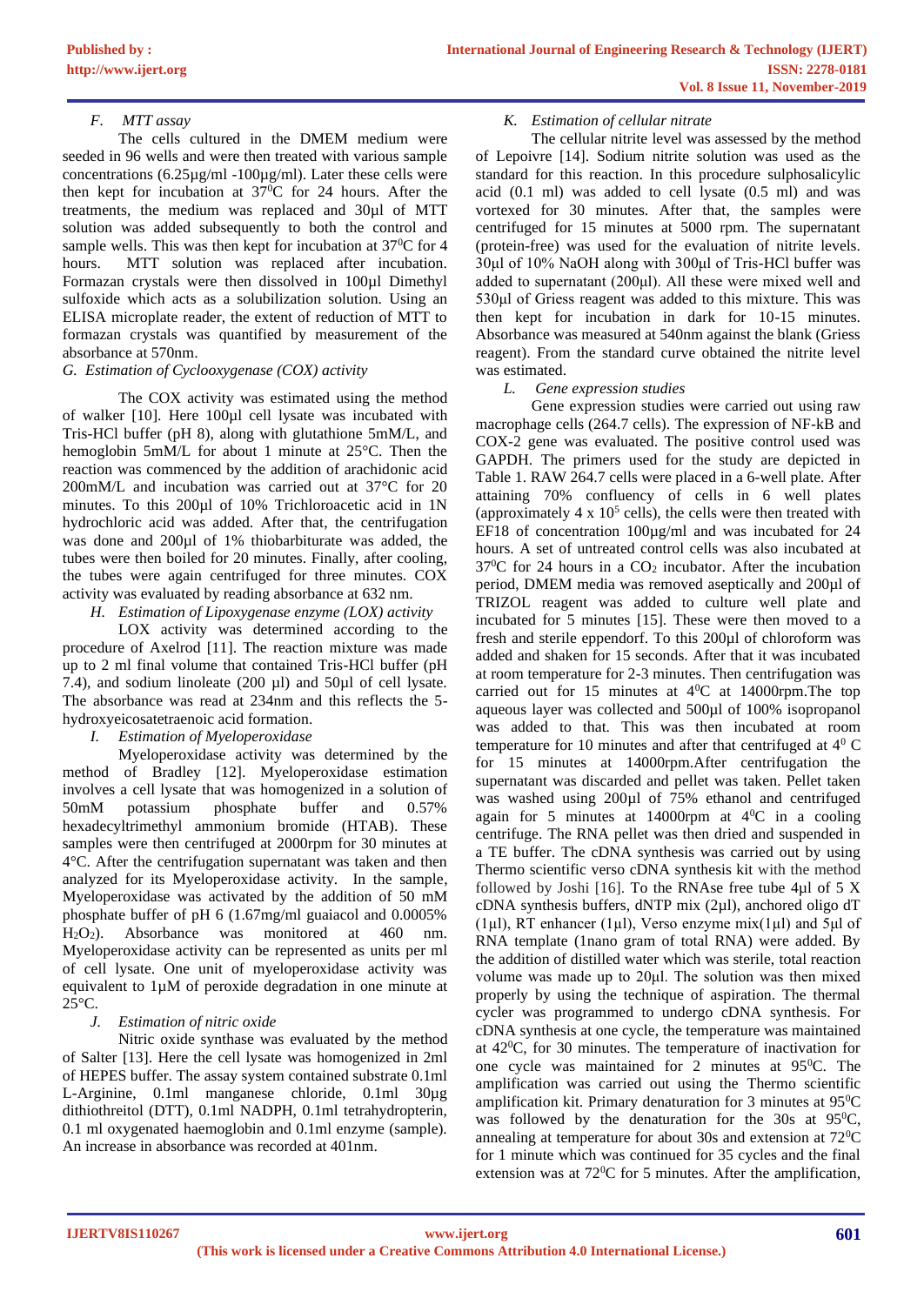the PCR product was detached by Agarose gel electrophoresis. The stained gel was visualized using a gel documentation system of E gel imager, Invitrogen.

|  |  |  |  | TABLE I. Primers used in Agarose Gel Electrophoresis |  |  |  |
|--|--|--|--|------------------------------------------------------|--|--|--|
|--|--|--|--|------------------------------------------------------|--|--|--|

| Oligo<br>name    | Primers used in Agarose Gel Electrophoresis |      |                                         |           |  |  |
|------------------|---------------------------------------------|------|-----------------------------------------|-----------|--|--|
|                  | <b>FORWARD</b>                              |      | <b>REVERSE</b>                          |           |  |  |
|                  | SEQUENCE (5' -<br>>3'                       | Tm   | SEQUENCE (3' -<br>>5'                   | <b>Tm</b> |  |  |
| <b>GAPDH</b>     | <b>ACTCAGAAGA</b><br>CTGTGGATGG<br>(20)     | 57.3 | <b>GTCATCATACTT</b><br>GGCAGGTT(20)     | 55.3      |  |  |
| COX <sub>2</sub> | GGAGAGACTA<br>TCAAGATAGT                    | 51.0 | ATGGTCAGTAG<br><b>ACTTTTACA</b>         | 48.6      |  |  |
| NF-kh            | CCCACACTATG<br>GATTTCCTACT<br>TATGG         | 57.3 | <b>CCAGCAGCATC</b><br><b>TTCACGTCTC</b> | 54.8      |  |  |

#### *M. Animals*

Male Wistar rats about  $150g \pm 5$  were taken for the study. Animals were obtained from the Small animal breeding station, Mannuthi Trissur. Studies were performed according to the regulations of the Institute Animal ethics committee that was approved by the committee for the control purpose and supervision of experimental animals (CPCSEA) Reg: number: B11042016-7/MGU/SBS/IAEC/11-04-2016.

*N. Carrageenan induced anti-inflammatory study*

Carrageenan induced study was evaluated using a standard procedure [17]. Dried EF18 fraction was given orally to the rats. The standard drug used for the study was Diclofenac sodium (4mg/ml). The dried EF18 fraction was given one hour before the carrageenan induction. 0.1ml of 1%carageenan in saline was induced sub plantar. The animals were divided into 5 groups of 6 animals each. Group I serves as the normal. Group II includes carrageenan-induced animals treated with EF18 lower dose (250mg/kg), Group III includes carrageenan-induced animals treated with a higher dose of EF18 (500mg/kg),Group IV carrageenan-induced animals treated with diclofenac sodium and Group V as toxic control group(carrageenan induced only).

Paw volume was measured before carrageenan induction and for the<sup>1st</sup>, 3<sup>rd</sup> and 5<sup>th</sup> hour of injection. Percentage inhibition was evaluated.After 5 hours the animals were sacrificed. Parameters analyzed include ESR, Erythrocyte, Leukocytes, and Platelets. Serum biochemical parameters were assessed. Histopathological analysis of tissue samples was performed.

*O. Histopathological analysis*

Paw tissue specimens from normal and other treated groups were removed and fixed in 10% formalin. For histopathological analysis, the paraffin-embedded paw tissue sections were stained with Hematoxylin-eosin (H&E) followed by the examination and photographed under the light microscope for observation of structural abnormality. [18]

#### III. RESULTS

#### *A. HR-LCMS analysis of EF18*

HR-LCMS analysis revealed the presence of various bioactive compounds in the EF18. Out of the different bioactive compounds obtained Gallic acid and Dihydromyricetin exhibited anti-inflammatory activity. Preliminary phytochemical screening studies of EF18 fraction revealed the presence of various secondary metabolites like alkaloids, flavonoids, tannins, saponins, and terpenoids in it. Phytochemicals exhibited the ability to impede the regulation of inflammatory mediators that have been considered as the impending aspirants for antiinflammatory drugs. HR-LCMS analysis of EF18 revealed the presence of Gallic acid and Dihydromyricetin as shown in Fig 1, Fig 2 and 3. Both of them exhibited anti-inflammatory properties [19]. Gallic acid has a role in the induction of apoptosis and also acts as a potent antioxidant [20][21]. Dihydromyricetin also known as ampelopsin used as





Fig: 2. a) LCMS spectrum of Gallic acid from EF18; b) MSMS spectrum of Gallic acid from EF18; c) Structure of Gallic acid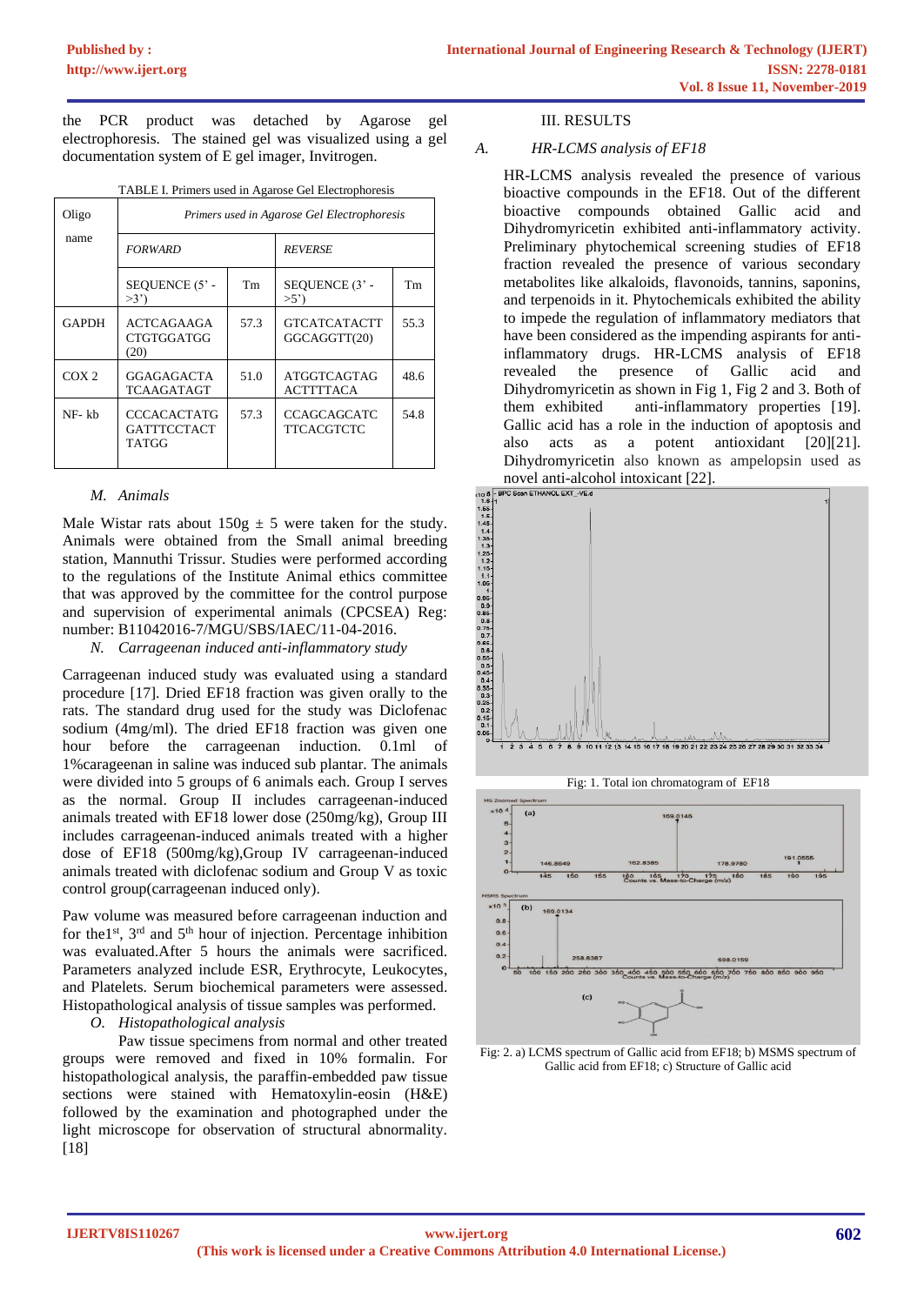

Fig: 3. a) LCMS spectrum of Dihydromyricetin from EF18; b) MSMS spectrum of Dihydromyricetin from EF18; c) Structure of Dihydromyricetin

#### *B. Evaluation of cell viability by MTT assay*

The effect of EF18 on cell viability was evaluated using MTT assay and the results revealed that EF18 at a concentration of 100µg/ml showed a cell viability of 80.7%. This demonstrated that EF18 was not at all cytotoxic up to the concentration of 100µg/ml. Therefore the sample concentrations of 25,50 and 100µg/ml were taken for further in-vitro studies (Fig: 4). The outcome of the MTT assay showed that RAW 264.7 cells treated with EF18 did not cause any cytotoxicity up to the concentration of 100µg/ml. So this concentration of EF18 was taken for further studies.



Fig 4. Showing the effect of EF18 on the RAW 264.7cells by MTT assay Values are expressed in terms of mean  $\pm SD$  (n=3).

#### *C. Inhibitory effect of EF18 on total Cyclooxygenase (COX) activity*

RAW 264.7 cell treatment with LPS showed an increased level of total COX activity and this was decreased on treatment with EF18. It was observed that as the concentration of EF18 was increased the percentage inhibition also increased simultaneously. The percentage inhibition of COX activity by EF18 occurred in a dose-dependent manner. In the study, EF18 showed total COX inhibition of 61.59% at 100µg/mL

concentration in RAW 264.7 cells which is depicted in Fig.5.



Fig.5. Effect of EF18 on cyclooxygenase enzyme activity in RAW 264.7 cells.

EF18: *Eugenia uniflora* active fraction and Diclo: Diclofenac sodium. Values are expressed in terms of mean ±SD (n=3).

## *D. Inhibitory effect of EF18 on Lipoxygenase (5- LOX) activity*

The treatment of RAW 264.7 cell with LPS **(**1µg/mL) was performed prior to the EF18 treatment at various concentrations (25, 50 and 100µg/mL). LPS treated cells showed an increased level of 5- LOX activity and this was decreased upon the treatment with different doses of EF18. It is evident from the study that EF18 at 100µg/mL concentration showed 5- LOX inhibition of about 72.23%. It was observed that EF18 treatment causes 5- LOX activity inhibition in a dose-dependent manner. The results are shown in Fig.6.



Fig. 6: Effect of EF18 on 5- LOX in RAW 264.7 cells.

EF18: *Eugenia uniflora* active fraction and Diclo: Diclofenac sodium. Values are expressed in terms of mean  $\pm SD$  (n=3).

#### *E. Effect of EF18 on Myeloperoxidase (MPO) enzyme activity*

The effect of EF18 on Myeloperoxidase enzyme activity was assessed. The treatment of RAW 264.7 cells with LPS (1µg/mL) was carried out before the treatment with EF18 and diclofenac sodium at concentrations 25, 50 and 100µg/mL. The myeloperoxidase activity was found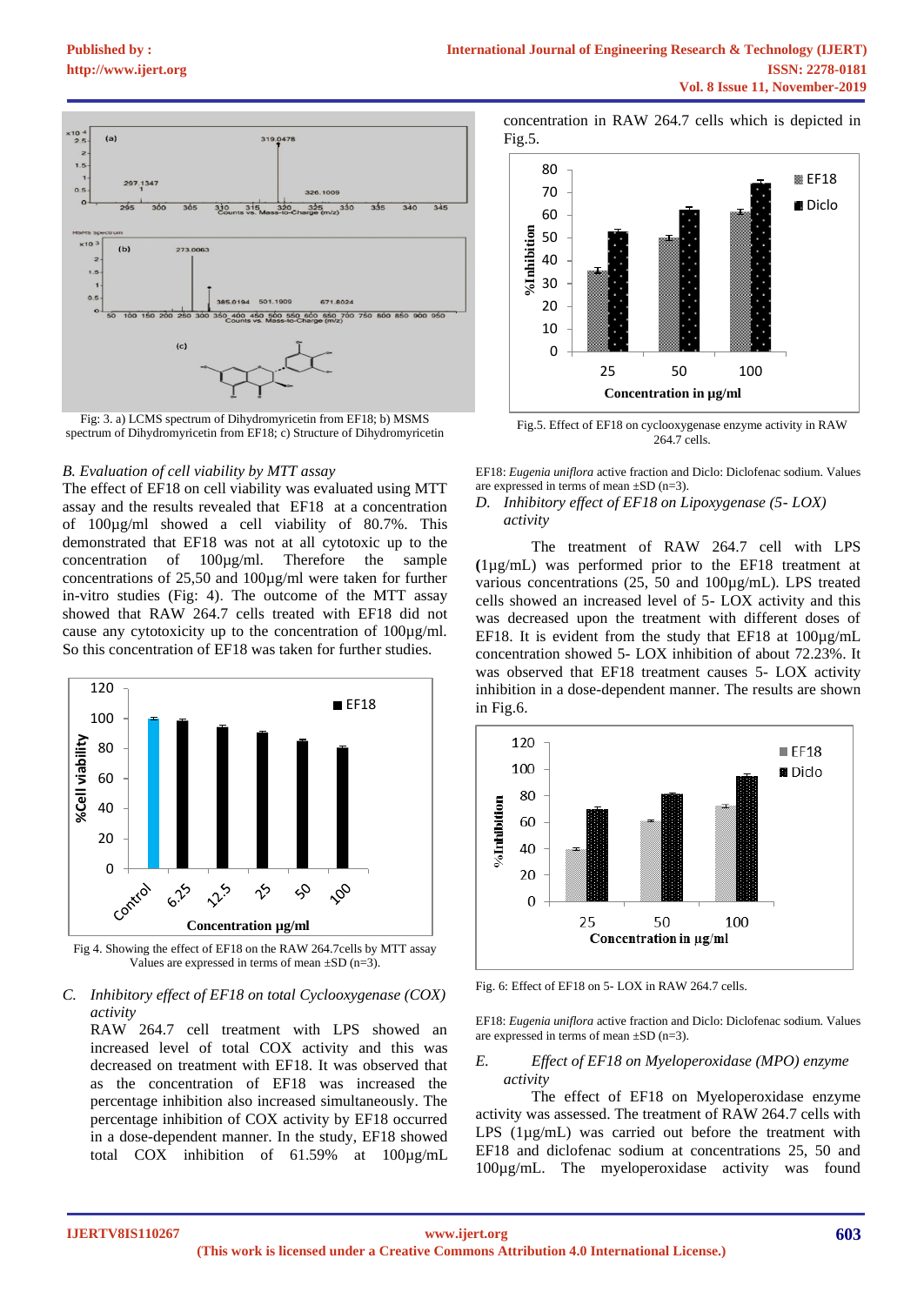significantly reduced on treatment with 100µg/mL concentration of EF18. The MPO level on treatment with EF18 was compared with that of standard diclofenac sodium. It was noted from the study that as the concentration of EF18 increases the myeloperoxidase activity decreases. The results are shown in Fig.7.



Fig. 7: Effect of EF18 on MPO activity in RAW 264.7 cells

EF18: *Eugenia uniflora* active fraction and Diclo: Diclofenac sodium. Values are expressed in terms of mean  $\pm SD$  (n=3).

## *F. Effect of EF18 on inducible nitric oxide synthase (iNOS) enzyme*

The effect of EF18 on the inducible nitric oxide synthase was evaluated. Treatment of RAW 264.7 cells with LPS enhances the level of iNOS whereas the treatment of these cells with EF18 and Diclofenac sodium reduces the iNOS level. The enzyme activity was reduced significantly on EF18 treatment at a concentration of 100µg/mL when compared to that of Diclofenac sodium. The results are illustrated in Fig.8.



Fig 8. Effect of EF18 on iNOS activity in RAW 264.7 cells.

EF18: *Eugenia uniflora* active fraction and Diclo: Diclofenac sodium. Values are expressed in terms of mean  $\pm SD$  (n=3).

#### *G. Estimation of cellular nitrate level*

The effect of EF18 on cellular nitrate level in RAW 264.7 cells was measured. Results revealed that as the concentration of EF18 and Diclofenac sodium increases the cellular nitrate level decreases. Observations from EF18 treated cells were compared with that of diclofenac sodium treatment. The results were shown in Fig.9.



Fig.9: Effect of EF18 on cellular nitrate level in RAW 264.7 cells

EF18: *Eugenia uniflora* active fraction, Diclo: Diclofenac sodium. Values are expressed in terms of mean  $\pm SD$  (n=3). *H. Gene expression studies*

Expression of the NF-kB and COX-2genes in LPS stimulated raw macrophage cells (264.7 cells) on the treatment of EF18 was assessed. This was achieved by RT-PCR. LPS treatment enhanced the expression of NF-kB and COX-2 while treatment of cells with EF18 down-regulated the expression as shown in Fig.10.



Fig.10: Effect of EF18 on the expression of NF-kB and COX-2.

a) Agarose gel visualization; B: The intensity of the bands.

NF-kB is one of the important transcription factors involved in the regulation of proinflammatory mediator synthesis like iNOS, IL- 6 and TNF-α. NF-kB inactivation is considered to be the major target for the reduction of inflammation. EF18 also inhibited the NF–kB that was activated during the LPS stimulation, signifying that it plays a critical role in the downregulation of inflammatory response in LPS signalling as shown in Fig 10.

Treatment of cells with EF18 blocked the NF-kB signal transduction pathways which in turn results in the inhibition of COX enzyme activity [23]. When the cells were treated with EF18 it inhibited the effects due to LPS stimulation. These findings demonstrated that EF18 fraction exhibited anti-inflammatory properties due to the pharmacologically active compounds present in it and this was achieved by the inhibition of pro-inflammatory mediator's synthesis. The EF18 was 100% ethanolic fraction obtained from the partial purification of crude ethanolic extract using column chromatography. The preliminary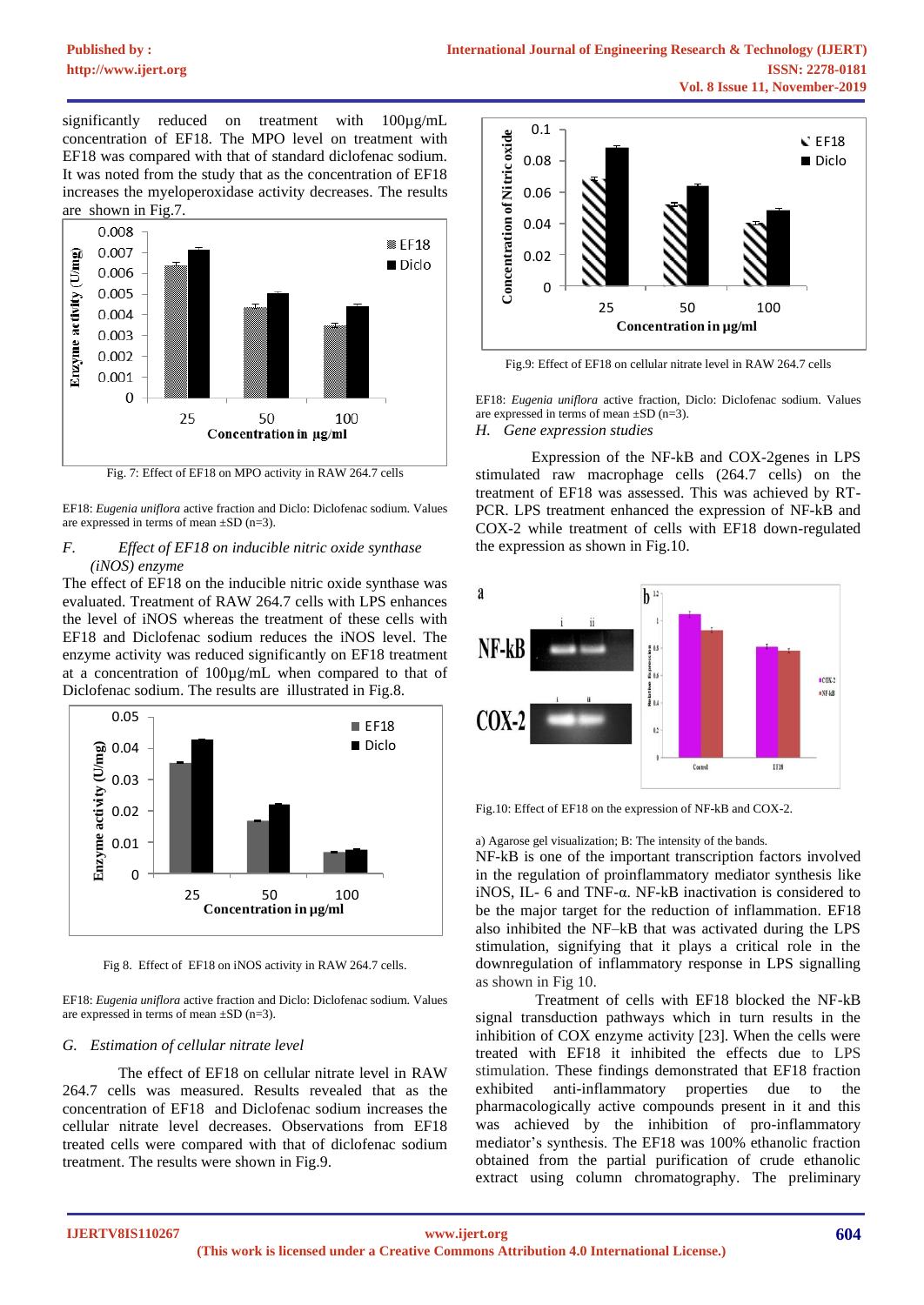phytochemical analysis also revealed that it EF18 fraction of *Eugenia uniflora* exhibited the highest phytochemical content. These phytochemicals are responsible for the pharmacological properties exhibited by *Eugenia uniflora* active fraction (EF18).

*I. In vivo carrageenan-induced anti-inflammatory study - Paw volume changes* 

The effect of EF18 on Carrageenan induced paw edema was evaluated. The paw volume was measured using a vernier caliper just before the Carrageenan induction and after at  $1<sup>st</sup>$ ,  $2<sup>nd</sup>$ ,  $3<sup>rd</sup>$ ,  $4<sup>th</sup>$ ,  $5<sup>th</sup>$  and 24 hours. The result of the study revealed that EF18 especially it's higher dose had a positive effect on the paw volume of Carrageenan induced groups. The results depicted in TABLE II.

TABLE II .Effect of *Eugenia uniflora* active fraction on Carrageenan ...<br>induced <sup>\*</sup> paw edema

| maaca<br>paw cacina |             |                  |             |             |                      |  |  |
|---------------------|-------------|------------------|-------------|-------------|----------------------|--|--|
| Time                | Normal      | Toxic<br>control | EF18        | EF18        | Diclofenac<br>sodium |  |  |
|                     |             |                  | (250mg/kg)  | (500mg/kg)  |                      |  |  |
| 1 <sub>h</sub>      | $0.024 \pm$ | $0.044 \pm$      | $0.041 \pm$ | $0.037\pm$  | $0.036\pm$           |  |  |
|                     | 0.03        | $0.04*$          | $0.005**$ # | $0.004**$   | 0.005#               |  |  |
| 2 <sub>h</sub>      | $0.026 \pm$ | $0.048\pm$       | $0.046 \pm$ | $0.038 \pm$ | $0.034\pm$           |  |  |
|                     | 0.002       | $0.003*$         | $0.004**$ # | $0.004**$ # | 0.004#               |  |  |
| 3 <sub>h</sub>      | $0.026 \pm$ | $0.056\pm$       | $0.047 \pm$ | $0.040 \pm$ | $0.032\pm$           |  |  |
|                     | 0.002       | $0.003*$         | $0.003*$ #  | $0.003**$   | 0.003#               |  |  |
| 4h                  | $0.024 \pm$ | $0.056\pm$       | $0.032 \pm$ | $0.030\pm$  | $0.028 \pm$          |  |  |
|                     | 0.001       | $0.002*$         | $0.002**$   | $0.001**$ # | 0.003#               |  |  |
| 5h                  | $0.025 \pm$ | $0.054\pm$       | $0.030+$    | $0.028 \pm$ | $0.027 \pm$          |  |  |
|                     | 0.001       | $0.002*$         | $0.001**$   | $0.001**$   | 0.001#               |  |  |
| 24h                 | $0.004\pm$  | $0.054\pm$       | $0.017\pm$  | $0.015\pm$  | $0.011 \pm$          |  |  |
|                     | 0.001       | $0.002*$         | $0.001**$   | $0.002**$   | 0.001#               |  |  |

Values are the mean  $\pm$  SD (n=6).\* denotes p < 0.05 when compared with normal control,#denotes p < 0.05 when compared with toxic control.

#### *J. Effect of EF18 on percentage inhibition of carrageenan-induced paw edema.*

The percentage inhibition by EF18 is shown in TABLE III. All the results obtained were compared with that of the standard reference drug and it was found that a higher dose of EF18 showed more inhibition of edema in  $1<sup>st</sup>$ ,  $2<sup>nd</sup>$  and  $3<sup>rd</sup>$  hour than the lower dose of EF18.

TABLE III. *Effect of EF18 on percentage inhibition of carrageenan induced paw edema*

| Groups      | Treatment                 | %inhibition<br>at $1st$ h | %inhibition<br>at $3^{\text{rd}}h$ | %inhibition<br>at $5thh$ |
|-------------|---------------------------|---------------------------|------------------------------------|--------------------------|
| Group $\Pi$ | <b>EF18</b><br>(250mg/kg) | 2.44                      | 1.086                              | 0.466                    |
| Group III   | <b>EF18</b><br>(500mg/kg) | 25.93                     | 46.81                              | 54.72                    |
| Group IV    | Diclofenac<br>sodium      | 38.59                     | 60.2                               | 76.8                     |
| Group V     | Toxic<br>control          | 50                        | 66.96                              | 87.3                     |

Values are the mean  $\pm$  SD (n=6).

# *K. Effect of EF18 on hematological parameters during carrageenan-induced acute inflammation*

Hematological parameters showed a substantial increase during the Carrageenan injection (TABLE IV). A significant dose-dependent decrease was observed in the ESR and leukocyte count in rats treated with EF18 especially its higher dose. The effect of EF18 can be comparable with that of diclofenac sodium.

| TABLE IV. Effect of EF18 on hematological parameters during |
|-------------------------------------------------------------|
| Carrageenan induced acute inflammation                      |

| Parameters           | Normal     | Toxic<br>control | <b>EF18</b><br>(250mg/kg) | <b>EF18</b><br>(500mg/kg) | Diclofenac<br>sodium |
|----------------------|------------|------------------|---------------------------|---------------------------|----------------------|
| ESR                  | $4.4+$     | $6.9+$           | $6.7+$                    | $5.4+$                    | $5+$                 |
| (mm/hr)              | 0.082      | 0.094            | $0.090*$                  | $0.092*$                  | $0.086*$             |
| Erythrocytes         | $5.510+$   | $7.81+$          | $7.4+$                    | $6.36+$                   | $6.23+$              |
| $(X 10^6/\mu L)$     | 0.059      | 0.078            | $0.075*$                  | $0.066*$                  | $0.062*$             |
| Leukocytes           | $5.865\pm$ | $7.5+$           | $7.1+$                    | $6.32+$                   | $6.1+$               |
| $(X 10^3/\mu L)$     | 0.039      | 0.060            | $0.058*$                  | $0.047*$                  | $0.042*$             |
| Platelets(X)         | $816.5+$   | $902.8+$         | $848.3+$                  | $836.7+$                  | $822.3+$             |
| $10^3/\text{mm}^3$ ) | 4.435      | 6.32             | $5.42*$                   | $4.58*$                   | $4.42*$              |

Values are the mean  $\pm$  SD (n = 6). \* denotes p < 0.05 compared with toxic control group.

## *L. Effect of EF18 on serum biochemical parameters during Carrageenan induced acute inflammation*

In the case of liver marker enzymes, there was a significant increase in groups treated with Carrageenan when compared to normal groups (Table V).EF18 higher dose (500mg/kg) and lower dose (250mg/kg) treated groups showed a significant dose-dependent decrease in ALT, AST and in ALP. There was a decrease in the total protein level and it was regained by EF18 treatment. Diclofenac sodium treated groups improved the protein level and restored the level of liver marker enzymes.

TABLE V.*Effect of EF18 on serum biochemical parameters during Carrageenan induced acute inflammation*

| Parameters | Normal   | Toxic<br>control | EF18<br>(250mg/kg) | EF18<br>(500mg/kg) | Diclofenac<br>sodium |
|------------|----------|------------------|--------------------|--------------------|----------------------|
| <b>ALT</b> | $76\pm$  | $103.5+$         | 93 <sub>±</sub>    | $85\pm$            | $80\pm$              |
| (U/L)      | 2.954    | 1.292*           | $1.827**$          | $1.293**$          | $3.365**$            |
| <b>AST</b> | $220.8+$ | $239.4+$         | $237+$             | $228+$             | $226.9+$             |
| (U/L)      | 4.103    | $2.37*$          | $1.826^*$ #        | 1.825#             | 1.891*#              |
| <b>ALP</b> | $633.5+$ | $6.46.4+$        | $640+$             | $637.9+$           | $635+$               |
| (U/I)      | 2.0833   | 2.219*           | $1.290^*$ #        | 1.706#             | 2.3#                 |
| <b>TP</b>  | $7.7 +$  | $6.822 \pm$      | $7.124 \pm$        | $7.274+$           | 7.6 $\pm$            |
| (g/dl)     | 0.080    | $0.098*$         | $0.094^*$ #        | 0.07#              | 1.43#                |

Values are the mean  $\pm$  SD (n = 6). \* denotes p < 0.05 compared with normal control group and # denotes p<0.05 when compared with toxic control.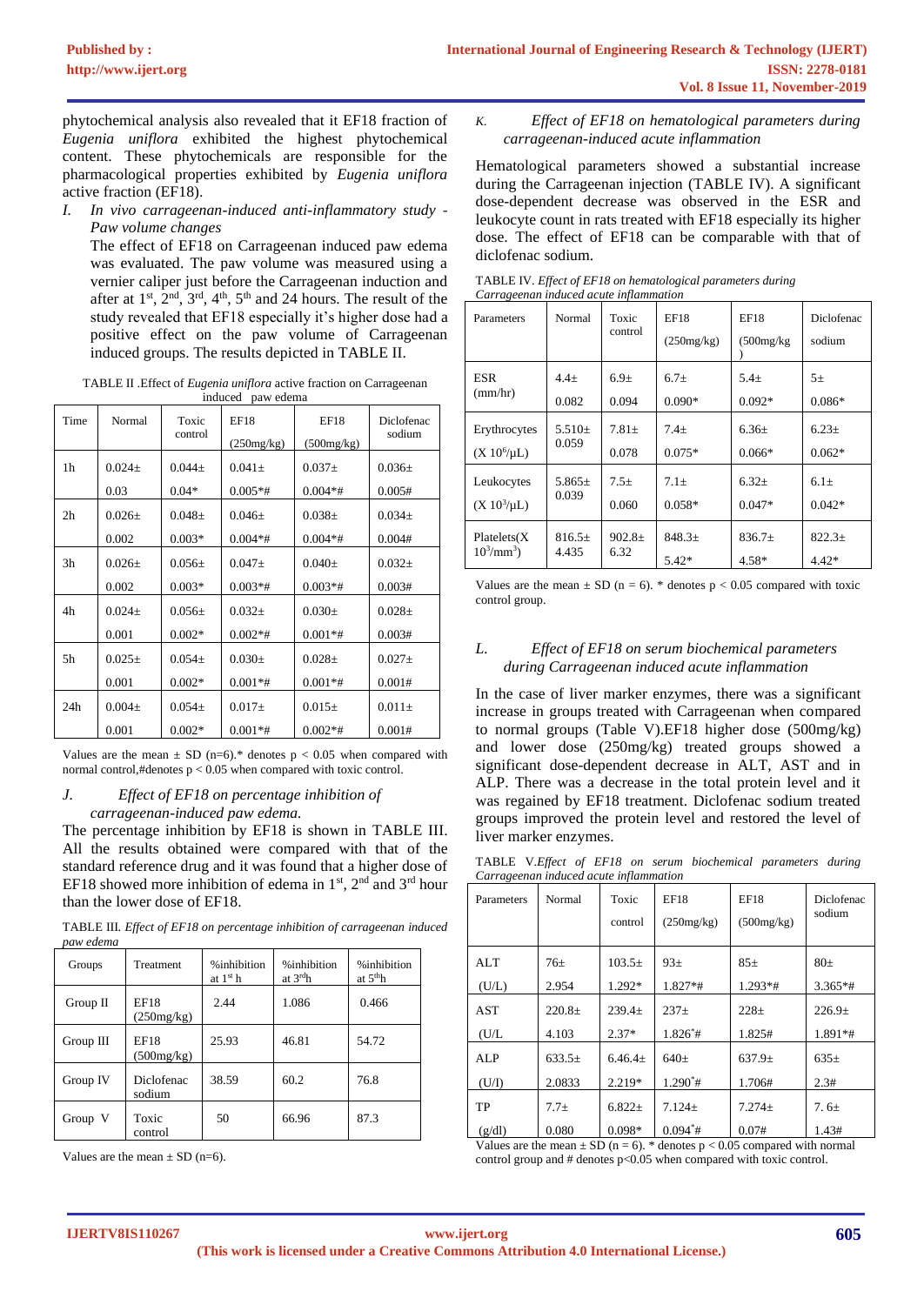## *M. Histopathological analysis of Carrageenan induced study*

Histopathological analysis of edema tissue was performed(Fig.11). In the case of normal paw tissue, it was free from inflammation or edema and the epidermis and dermis were observed as normal. The results revealed that mild hyperkeratosis and epithelial hyperplasia were found in tissues. Both the Dermis and hypodermis are edematous. In toxic control group hyperkeratosis with epithelial hyperplasia was noted in the epidermis. Hypodermis showed inflammation, edema, and tissue necrosis are absent. In the EF18 lower dose (250mg/kg) treated group mild hyperkeratosis with epithelial hyperplasia was observed in the epidermis. Hypodermis showed signs of slight inflammation. In EF18 higher dose (500mg/kg) treated group mild hyperkeratosis and epithelial hyperplasia was noted in the epidermis. Dermis and hypodermis were edematous. No inflammatory cells infiltration. In the Diclofenac treated group, the hypodermis was free from inflammation.



Fig.11.Effect of EF18 on histopathological analysis of Carrageenan induced paw tissue (H& E staining)

a) Carrageenan induced group (Toxic control) (b) Carrageenan +EF18 (250mg/kg) (c) Carrageenan +EF18 (500mg/kg) (d) Diclofenac treated Carrageenan induced group (e) Normal paw tissue.

EH, =Epithelial hyperkeratosis, M.HK=Mild hyperkeratosis, ED= Epidermis, MA=Mitotic activity, HD=Hypodermis, HK=Hyperkeratosis, DE=Dermis, KL=Keratin layer, IN= Inflammation, NC= Necrosis, NP=Nuclear pleomorphism.

# IV. DISCUSSION

The present study was based on the *in vitro* and *in vivo* evaluation of the anti-inflammatory property of EF18 which was obtained from the partial purification of crude ethanolic extract of *Eugenia uniflora*. Inflammation is facilitated by a group of chemical mediators that have some specific role in different stages of inflammation [24]. The effect of EF18 fraction on pro-inflammatory mediators like Cyclooxygenase (COX), Lipoxygenase (LOX), Myeloperoxidase, Inducible nitric oxide synthase and Cellular nitrite level was analyzed in the study.

Cyclooxygenase helps in the formation of prostaglandins that have a prominent role in immune function regulation [25]. These prostaglandins act as mediators of inflammation. The result from the present study showed that EF18 had the potential to inhibit COX-2 and reduce the inflammation via blockage of the arachidonic acid pathway of prostaglandin synthesis. LPS, an inducer of pro-inflammatory mediators upregulate the pro-inflammatory mediator COX-2.The upregulation of these genes was found to be suppressed by the treatment of EF18 at a concentration of 100µg/mL.

Similarly, Lipoxygenase enzymes are responsible for the conversion of arachidonic acid into leukotriene [26].EF18 showed a dose-dependent maximum inhibition of 5-LOX at 100µg/ml. This revealed the role of EF18 in blocking leukotrienes biosynthesis through the 5-LOX activity.EF18 exhibited lipoxygenase inhibition activity and this effect may be attributed due to the presence of compounds like Gallic acid and Dihydromyricetin in EF18 fraction.

Myeloperoxidase is a peroxidase enzyme that contains heme and seen abundantly in neutrophils [27]. Myeloperoxidase is an enzyme that is seen in neutrophil, macrophages and in monocytes. Myeloperoxidase forms a complex on reacting with hydrogen peroxide which is formed as a result of the respiratory burst. LPS treatment significantly enhances the MPO activity whereas EF18 treatment significantly inhibited MPO synthesis in a dose-dependent way.

Nitric oxide (NO) which is one of the important cellular signaling molecules is synthesized from L arginine by nitric oxide synthases [28]. The expression of nitric oxide synthases was triggered by LPS treatment. In the current study, the LPS stimulation up-regulated the NO production and iNOS level in RAW 264.7 cells which were downregulated by the EF18 treatment. This result showed the effect of EF18 in curing the inflammatory mediators.

Treatment of cells with EF18 blocked the NF-kB signal transduction pathways which in turn results in the inhibition of COX enzyme activity [29]. When the cells were treated with EF18 it inhibited the effects due to LPS stimulation.

*In vivo,* carrageenan-induced edema is mainly used to evaluate the impact of natural products to repel the biochemical changes associated with the acute inflammation [30]. The time period of edema development in Carrageenan induced paw edema model in rats can be represented as a biphasic curve [31]. The first phase of Carrageenan inflammation was mainly due to the pain of the injection and also because of the serotonin and histamine release [32]. Results of the paw volume changes confirmed that EF18 exhibited anti-inflammatory activity in a dose-dependent manner. EF18 restored the paw volume that undergoes variation due to the injection of Carrageenan to the normal range. In the current study, there was no significant percentage inhibition in the 1<sup>st</sup> hour of Carrageenan injection. Percentage inhibition obtained for EF18 lower dose (250mg/kg) was 25.93% and for EF18 higher dose (500mg/kg) was 38.59%. So it can be concluded that there was substantial inhibition for serotonin and histamine. Diclofenac sodium exhibited a percentage inhibition of about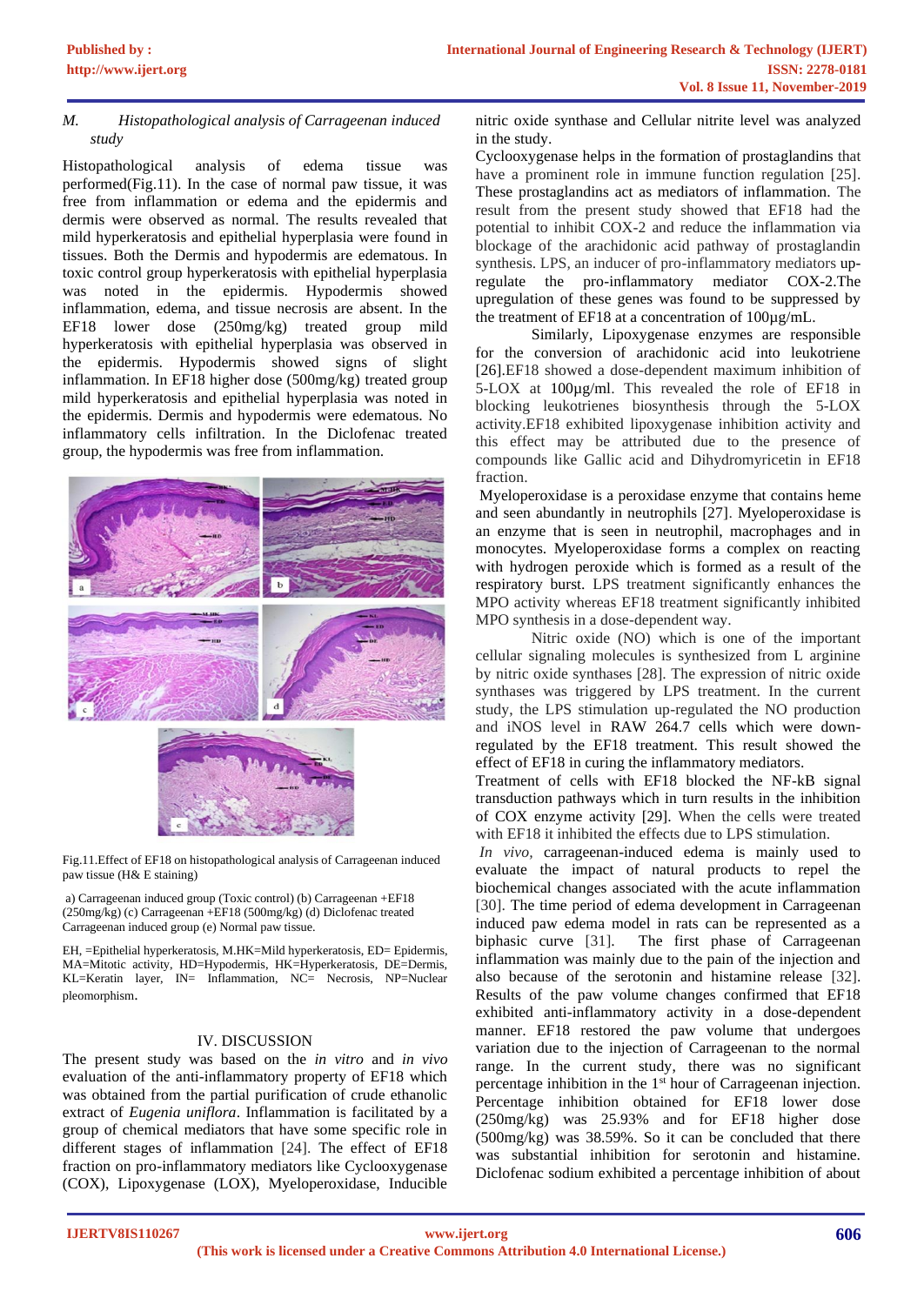50% at  $1<sup>st</sup>$  hour. In rats the carrageenan-induced paw edema model is sensitive to the cyclooxygenases enzyme inhibitors. Therefore this method has been used mainly to assess the anti-inflammatory activity of non-steroidal anti-inflammatory agents as these cyclooxygenases were mainly involved in prostaglandin synthesis inhibition [33].The EF18 holds a major role in the development of secondary phase of inflammation which was measured at the 3<sup>rd</sup> hour. The percentage inhibition values acquired by EF18 higher dose and lower dose at the 3<sup>rd</sup> hour was46.81% and 60.2% and that of Diclofenac sodium 66.96% respectively. At the 5<sup>th</sup> hour higher dose of EF18 exhibited a percentage inhibition of 76.8%and for lower dose the percentage inhibition was 54.72%. Diclofenac sodium displayed a percentage inhibition of 87.3%. A significant  $p<0.05$  percentage inhibition of the paw edema was displayed by the higher dose and lower dose of EF18. Hence it can be concluded that EF18 holds an inhibitory effect against the carrageenan-induced inflammatory models and the effect was due to the inhibition of prostaglandin synthesis by cyclooxygenases. The higher dose of EF18 was superior to the lower dose on the basis of the results obtained and the values obtained by the higher dose can be compared with that of Diclofenac sodium.

Results of the hematological analysis of Carrageenan induced rats showed an increased level of ESR, and leukocytes during the Carrageenan injection was decreased to the normal level by the treatment of EF18. The result also points out that EF18 exhibited a protective role during Carrageenan induced inflammation.

EF18 higher dose treatment restored the level of platelet and erythrocyte to the normal range. The values obtained by the higher dose can be compared with that of the Diclofenac sodium. EF18 employs its effects by the suppression of leukocytes towards the area where the inflammation was formed. The reticuloendothelial system was also stabilized by the EF18 [34]. On the treatment of EF18 on the Carrageenan induced animal groups, the level of serum marker enzymes transaminases and phosphatases were restored to the normal level. This may be because of the membrane-stabilizing property of EF18. Since increased nitric oxide production results in chronic inflammation[35].Present study revealed that EF18 can regulate the synthesis of excess nitric oxide thereby reducing inflammation.

Histopathological analysis of paw tissue revealed improvements in the paw histology of EF18 treated carrageenan-induced groups. An increase in the paw volume which was associated with the infiltration of neutrophils was inhibited [36]. There was no sign of inflammation in paw tissue, edema and necrosis were absent in EF18 higher dose treated group when compared to toxic control group. In EF18 lower dose treated group hypodermis showed signs of slight inflammation in paw tissue. In Diclofenac sodium treated group the hypodermis appeared to be normal as there was no evidence of inflammation or necrosis in paw tissue. It can be suggested that EF18 acts in a dose-dependent way. As the dosage of the fraction was increased the anti-inflammatory activity was also enhanced.

These findings demonstrated that EF18 fraction exhibited *in vitro* and *in vivo* anti-inflammatory properties due to the pharmacologically active compounds present in it and which was achieved by the inhibition of proinflammatory mediators synthesis. The EF18 was 100% ethanolic fraction obtained from the partial purification of crude ethanolic extract using column chromatography. The preliminary phytochemical analysis also revealed that it EF18 fraction of *Eugenia uniflora* exhibited the highest phytochemical content. These phytochemicals are responsible for the pharmacological properties exhibited by *Eugenia uniflora* active fraction (EF18). From the above context it is clear that *Eugenia uniflora* active fraction (EF18) exhibited potent anti-inflammatory activity and can be a source of antiinflammatory drug in pharmaceutical industry.

Further studies are needed to determine the exact mechanism of the Gallic acid and Dihydromyricetin present in EF18 fraction in regulating inflammation. In this direction, studies are leading in our laboratory

#### **REFERENCE**

- 1. M.M. Pandey, S. Rastogi, A.K.S. Rawat." Indian traditional ayurvedic system of medicine and nutritional supplementation", Evidence-Based Complementary and Alternative Medicine, 2013.
- 2. V. Kumar, A.A.Khan, A. Tripathi, P.K. Dixit, U.K. Bajaj. "Role of oxidative stress in various diseases: relevance of dietary antioxidants," J. Pharm.Exp.Ther, 4, pp.126-132, 2015.
- 3. R. Scrivo, M. Vasile, I. Bartosiewicz, G. Valesini." Inflammation as common soil of the multifactorial diseases," Autoimmunity reviews. 10(7), pp.369-374, 2011.
- 4. K.D.P.P. Gunathilake, K.K.D.S. Ranaweera, H. Rupasinghe." Influence of boiling, steaming and frying of selected leafy vegetables on the in vitro anti-inflammation associated biological activities," Plants, 7(1), 22, 2018.
- 5. H.U. Zeilhofer, K. Brune." Analgesic strategies beyond the inhibition of cyclooxygenases," Trends in pharmacological sciences, 27(9), pp.467-474, 2006.
- 6. S.M. Jachak," PGE synthase inhibitors as an alternative to COX-2 inhibitors," Current opinion in investigational drugs (London, England .2000*)*, 8(5), pp.411-415. 2007.
- 7. A. L. Oliveira, R. B. Lope, F. A. Cabral, M. N Eberlin," Volatile compounds from pitanga fruit (Eugenia uniflora L.)," Food Chemistry, 99(1), pp. 1-5, 2006.
- 8. D.P. Costa, Filho Alves, E.G Silva, L. Santos, SC, X.S. Passos, M.D.R.R. Silva P. H. Ferri," Influence of fruit biotypes on the chemical composition and antifungal activity of the essential oils of Eugenia uniflora leaves," Journal of the Brazilian Chemical Society, 21(5), pp. 851-858, 2010.
- 9. H.J. Chung, W. Koh, W.K. Kim, J.S. Shin, J .Lee, S.K. Lee, I.H. Ha," The anti-inflammatory effect of Shinbaro3 is mediated by downregulation of the TLR4 signalling pathway in LPS-stimulated RAW 264.7 macrophages," Mediators of inflammation, 2018.
- 10. M.C. Walker, J.K. Gierse," In vitro assays for cyclooxygenase<br>activity and inhibitor characterization." activity and inhibitor characterization," In Cyclooxygenases Humana Press, pp. 131-144, 2010.
- 11. B. Axelrod, T.M. Cheesbrough, S. Laakso," Lipoxygenase from soybeans: EC 1.13. 11.12 Linoleate: oxygen oxidoreductase," In Methods in enzymology, Academic Press. Vol. 71, pp. 441-451, 1981.
- 12. P.P. Bradley, D. A. Priebat, R.D. Christensen, G. Rothstein," Measurement of cutaneous inflammation: estimation of neutrophil content with an enzyme marker," Journal of Investigative Dermatology, 78(3), pp.206-209, 1982.
- 13. M. Salter, C. Duffy, J. Garthwaite, and P.J. Strijbos." Ex vivo measurement of brain tissue nitrite and nitrate accurately reflects nitric oxide synthase activity in vivo," Journal of neurochemistry, 66(4), pp.1683-1690, 1996.
- 14. Lepoivre, B. Chenais, A. Yapo, G. L. Thelander, J. P. Tenu." Alterations of ribonucleotide reductase activity following induction